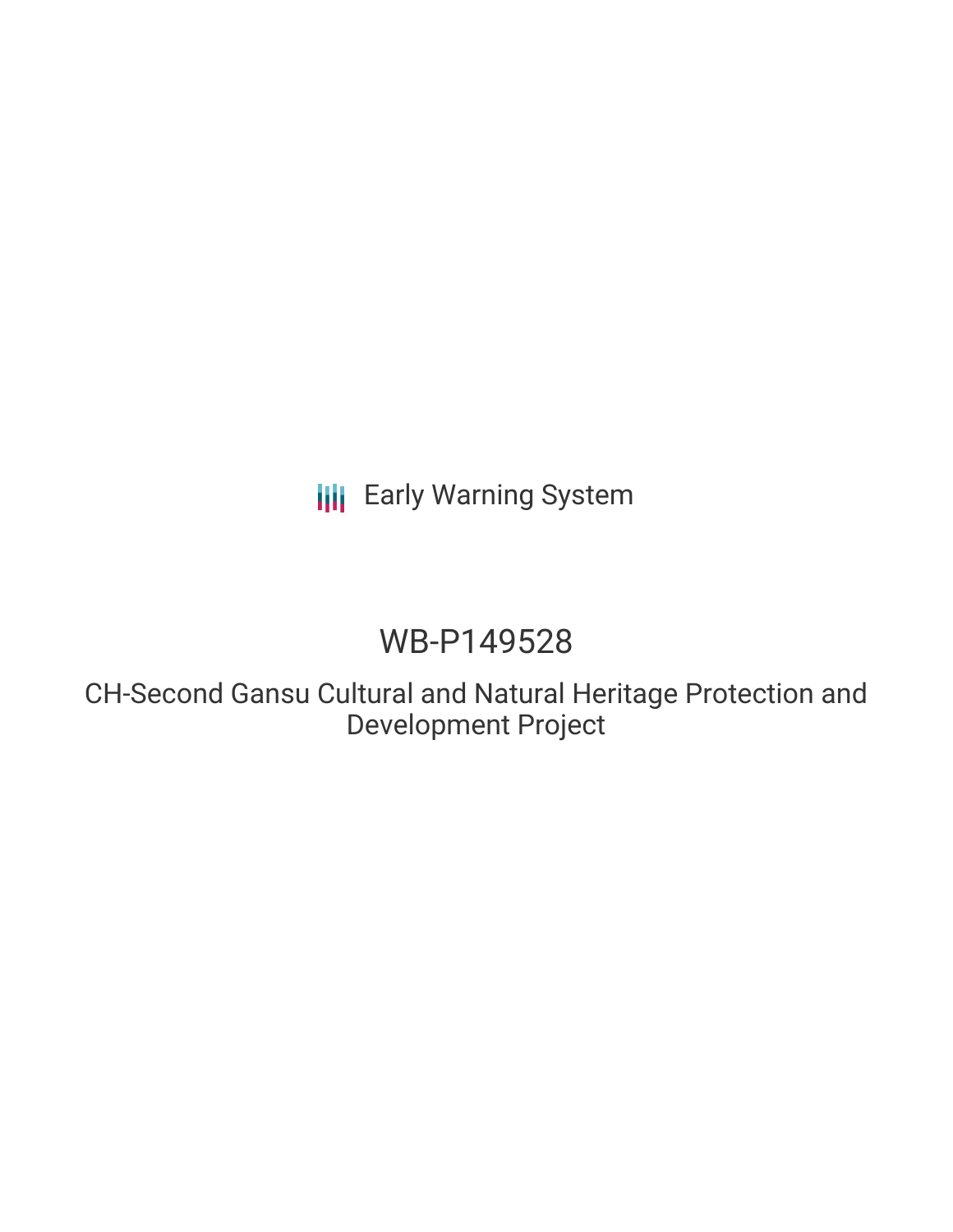

# Ш

# Early Warning System CH-Second Gansu Cultural and Natural Heritage Protection and Development Project

#### **Quick Facts**

| <b>Countries</b>               | China                                                                          |
|--------------------------------|--------------------------------------------------------------------------------|
| <b>Specific Location</b>       | Gansu Province                                                                 |
| <b>Financial Institutions</b>  | World Bank (WB)                                                                |
| <b>Status</b>                  | Approved                                                                       |
| <b>Bank Risk Rating</b>        | A                                                                              |
| <b>Voting Date</b>             | 2017-02-24                                                                     |
| <b>Borrower</b>                | People's Republic of China, Gansu Provincial Development and Reform Commission |
| <b>Sectors</b>                 | Law and Government                                                             |
| <b>Investment Type(s)</b>      | Loan                                                                           |
| <b>Investment Amount (USD)</b> | \$100.00 million                                                               |
| <b>Loan Amount (USD)</b>       | \$100.00 million                                                               |
| <b>Project Cost (USD)</b>      | \$160.76 million                                                               |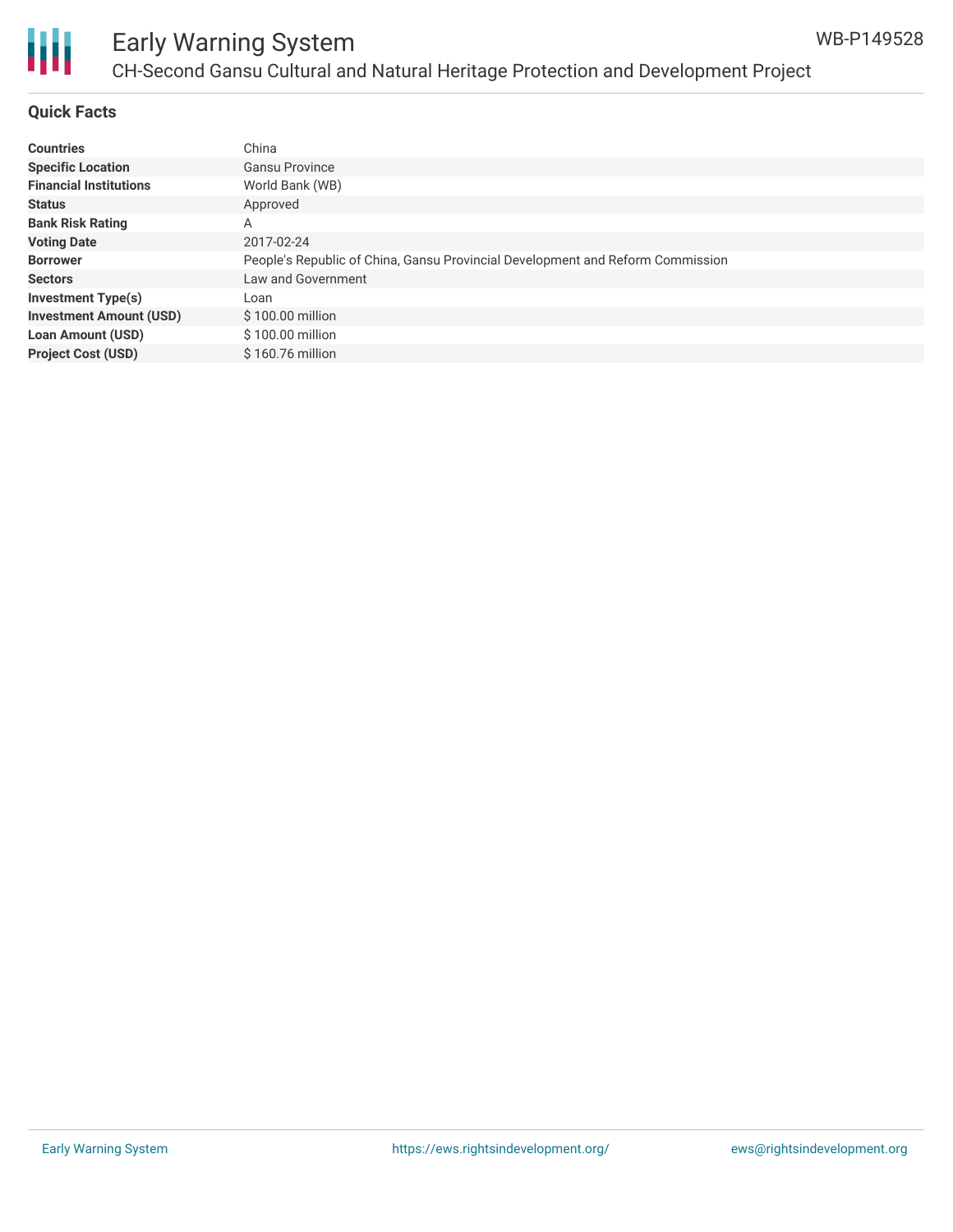

#### **Project Description**

According to World Bank website, the development objective of the Second Gansu Cultural and Natural Heritage Protection and Development Project for China is to conserve cultural and natural heritage, enhance tourism services and improve community services in selected project sites in Gansu Province. The three project components described below blend investments in sites and communities with capacity building:

Component 1. Heritage conservation and tourism services improvement will support carrying out site conservation and protection activities, construction, upgrading and/or rehabilitation of basic infrastructure and services facilities. Component 2. Community basic services delivery will support construction, upgrading and/or rehabilitation of basic infrastructure, and provision of basic services to the communities in the Project Sites. Component 3. Capacity building, institutional strengthening, and project management support.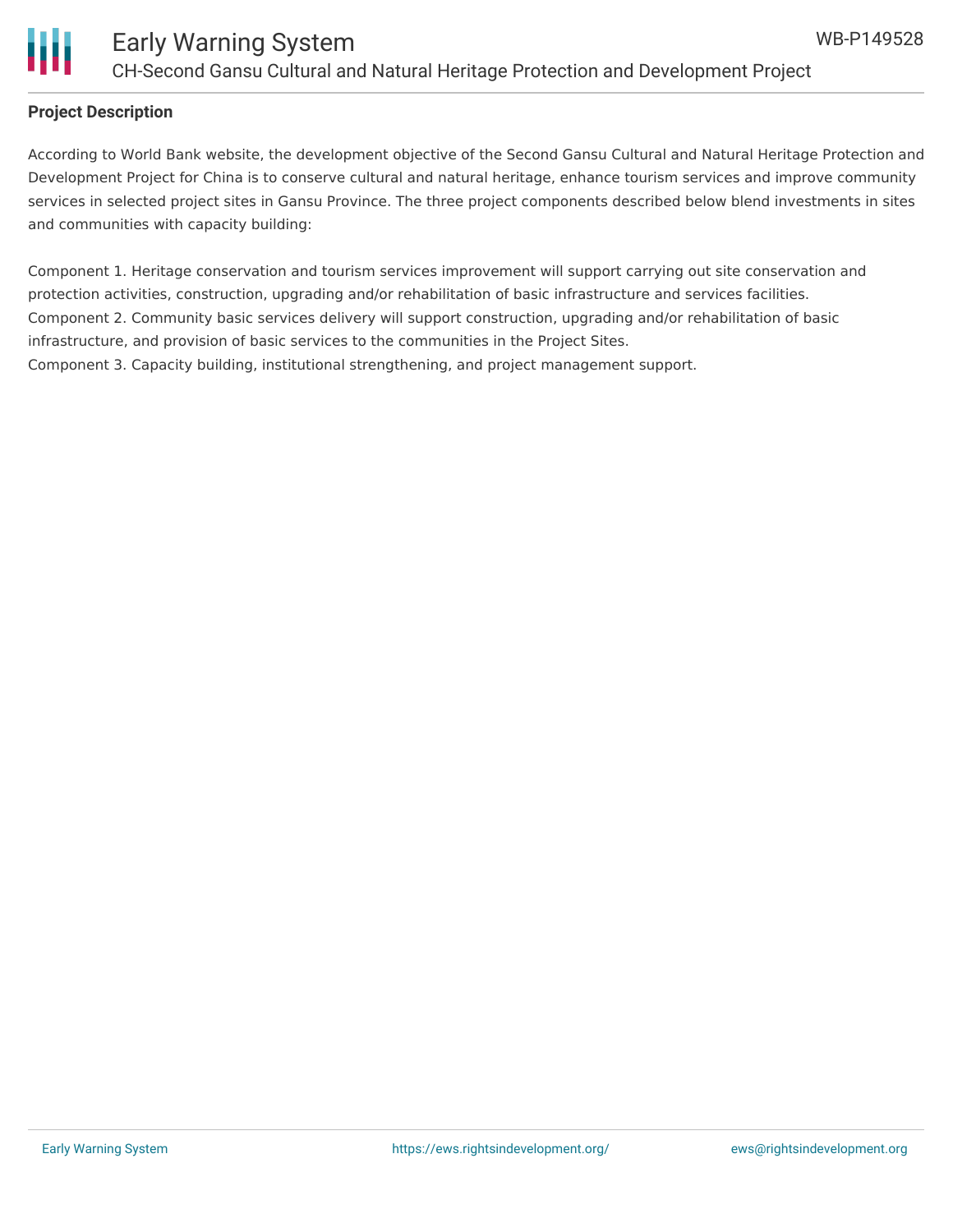

# Early Warning System CH-Second Gansu Cultural and Natural Heritage Protection and Development Project

### **Investment Description**

World Bank (WB)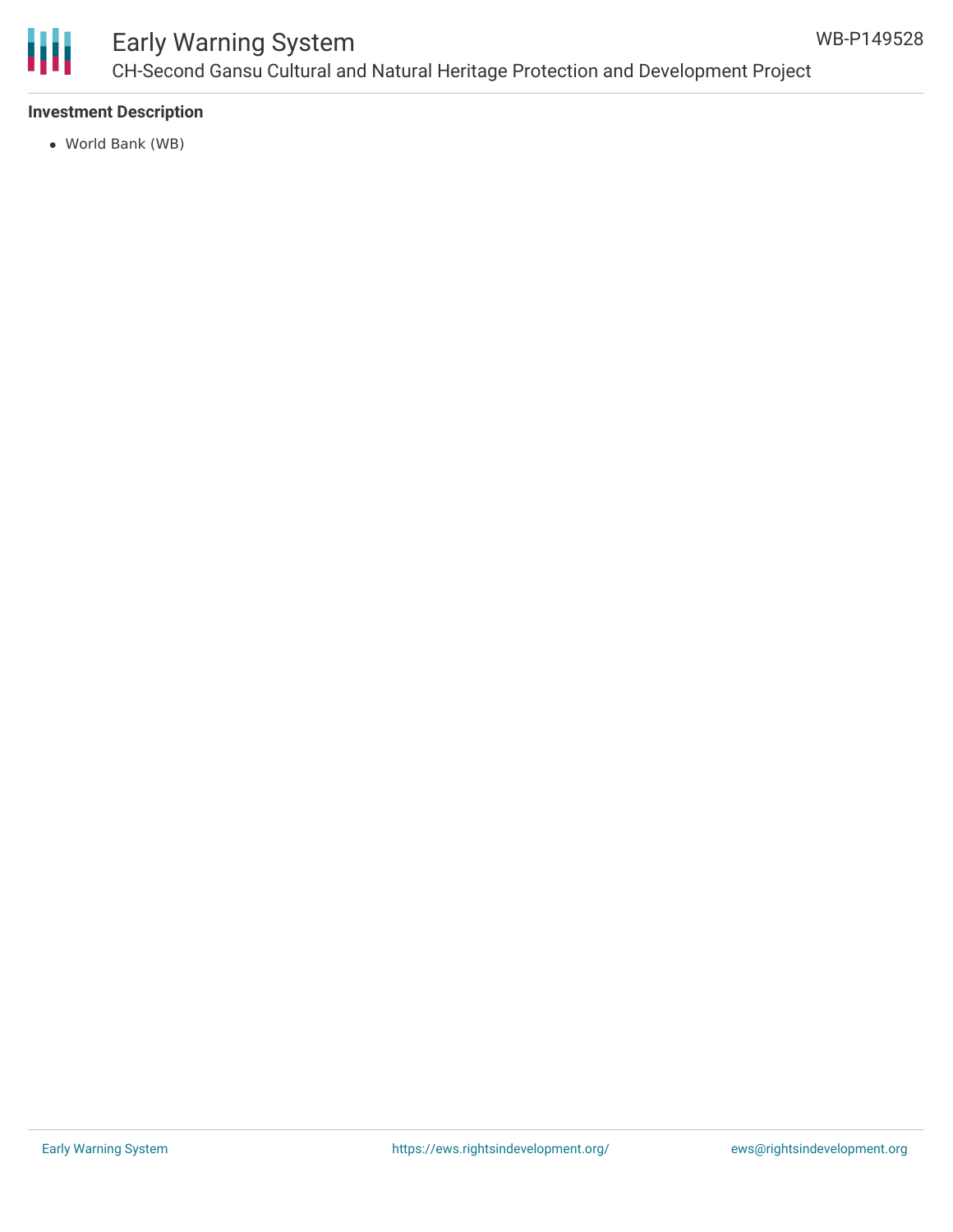## **Contact Information**

Team Leader: Ji You Urban Specialist, World Bank Telephone No.: 5788+7765 Email Address: jiyou@worldbank.org

Team Leader: Guido Licciardi Senior Urban Development Specialist, World Bank Telephone No.: 458-8680 Email Address: glicciardi@worldbank.org

Borrower/Client/Recipient: People's Republic of China Yuanjie Yang, Acting Director Telephone No.: 86-10-68552836 Email Address: yangyuanjie@mof.gov.cn

Implementing Agency: Gansu PMO Feng Li, Executive Vice Director Telephone No.: 86-931-8400125 Email Address: gansushdk@163.com

## ACCOUNTABILITY MECHANISM OF WORLD BANK

The World Bank Inspection Panel is the independent complaint mechanism and fact-finding body for people who believe they are likely to be, or have been, adversely affected by a World Bank-financed project. If you submit a complaint to the Inspection Panel, they may investigate to assess whether the World Bank is following its own policies and procedures for preventing harm to people or the environment. You can contact the Inspection Panel or submit a complaint by emailing ipanel@worldbank.org. You can learn more about the Inspection Panel and how to file a complaint at: http://ewebapps.worldbank.org/apps/ip/Pages/Home.aspx.